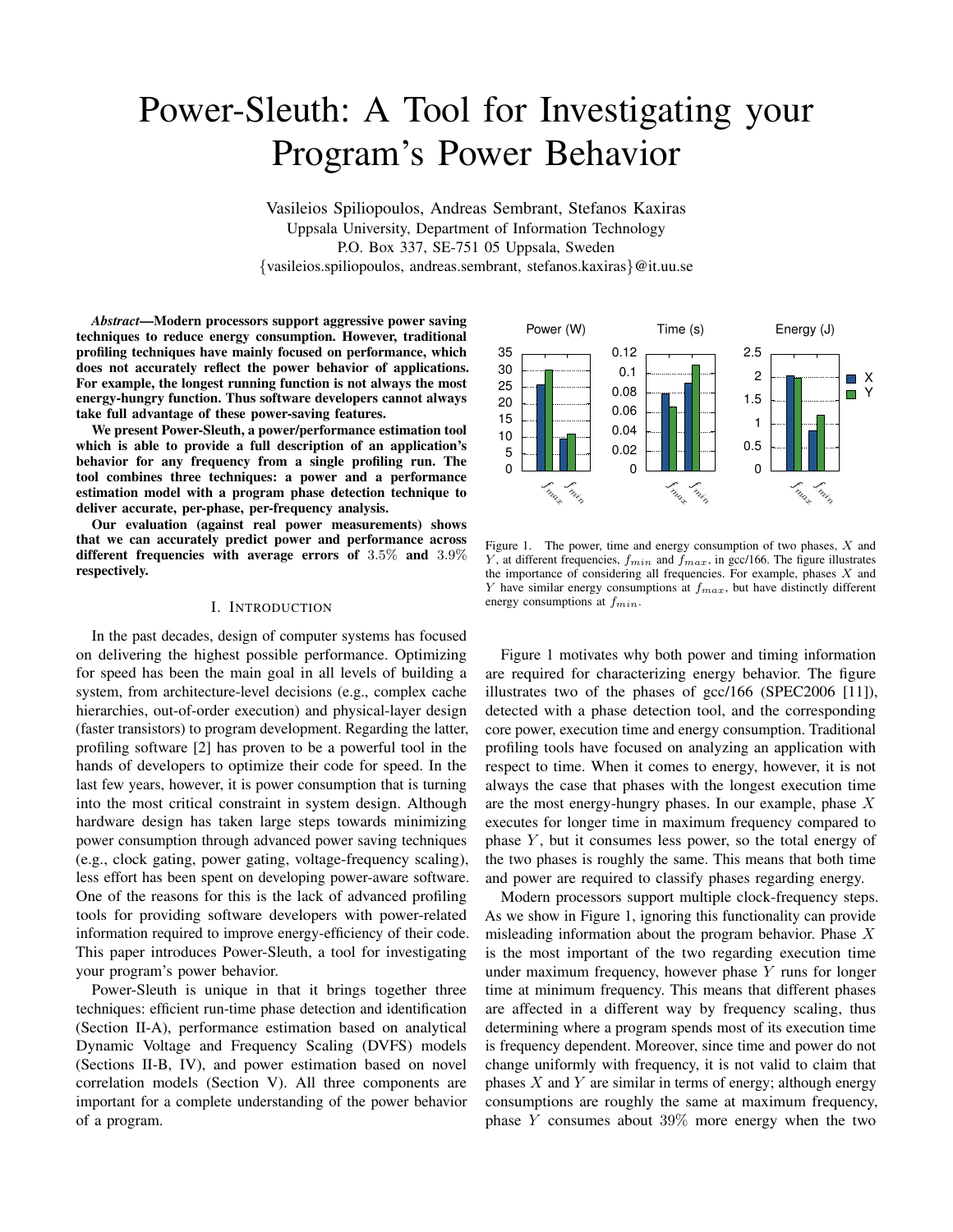phases are executed at minimum frequency.

In addition, analyzing a program in phases, as opposed to, say, execution intervals, is indispensable in two ways. First, phases allow us to relate the performance and power analysis back to the source code. A program phase typically comprises a small set of function calls, thus when we talk about phase A, we can actually reason about the power/performance behavior of specific parts of the program. Second, if we want to understand the power/performance behavior of a program in sufficient detail so as to optimize it, by necessity we need to collect profiling information at a finer granularity than the whole program. Breaking up the execution of a program in intervals, and profiling each interval individually, allows us to do just that. However, adding phase detection on top of the intervals, brings significant leverage in how we can collect the profiling information. Since, with phase detection, each interval is assigned to a specific phase, we know that it has similar behavior to other intervals of the same phase. We can thus guide our profiling to track many more events than what the hardware allows us to sample at any time. The end result is that phase detection allows us to profile a single run of the application without restricting our ability to gather the necessary profiling information.

In brief, Power-Sleuth works as follows: it runs an application once, collects the data required, and then from this data it can provide power and performance information in any frequency of interest.

The main contributions of this paper are:

- We present a novel power correlation model that is independent of frequency.
- We combine three main components (power and performance estimation models and a phase detection and classification technique) to deliver per-phase and perfrequency power/performance analysis.
- We evaluate our approach against real, fine-grained power measurements.
- We demonstrate how accurate power/performance prediction can be utilized for understanding and improving the power efficiency of applications.

The evaluation of our approach shows that we can predict power and performance with average errors of 3.5% and 3.9% respectively.

#### II. BACKGROUND

#### *A. Detecting Program Phases*

Power-Sleuth analyzes programs at the level of programphases. We use the ScarPhase [25] library to detect and classify phases. ScarPhase is an execution history based, low overhead (2%), online phase detection library. Since it is based on the application's execution history, it detects hardware independent phases [27, 23]. Such phases can be readily missed by performance-counter based phase detection.

To detect phases, ScarPhase monitors executed code, based on the observation that changes in executed code reflect changes in many different metrics [26, 27, 4, 28, 21]. To accomplish



(a) Breakdown of LLC miss-interval into elastic-inelastic areas. The inelastic area does not scale with frequency scaling, whereas the elastic area changes with frequency scaling (but not proportionally). The total memory latency (sum of elastic and inelastic cycles) scales proportionally with frequency.



(b) Case of overlapping LLC misses handled by stall-based model. Due to the forwarding of the second miss to the head of the Reorder Buffer, an additional stall interval is introduced.

Figure 2. Interval-based DVFS model

this, execution is divided into non-overlapping intervals. During each interval, hardware performance counters are used to sample conditional branches using Intel Precise Event Based Sampling [22, 13]. The address of each branch is hashed into a vector of counters called a conditional branch vector (CBRV), similar to a basic block vector (BBV) [26] but with only conditional branches. Each entry in the vector shows how many times its corresponding conditional branches were sampled during the interval.

The vectors are then used to determine phases by clustering them together using an online clustering algorithm, such as leader-follower [6]. Intervals with similar vectors are then grouped into the same cluster and considered to belong to the same phase.

## *B. Analytical DVFS Models*

In our previous work [20] we described two analytical interval-based models, named *stall-based* and *miss-based* models, to predict the impact of frequency scaling in an application's execution time. Both models are derived from Karkhanis and Smith [18, 8] interval-based performance model. The two models extend the basic performance model by identifying: 1) the critical events that are affected by frequency scaling and 2) how these events are affected by frequency. In particular, the models suggest that execution time measured in cycles remains unaffected by frequency unless an off-chip request occurs. In this case, slowing down the processor results in a reduction of the latency of the main memory (measured in cycles). Two more groups, working independently, came up with models similar to ours [7, 24].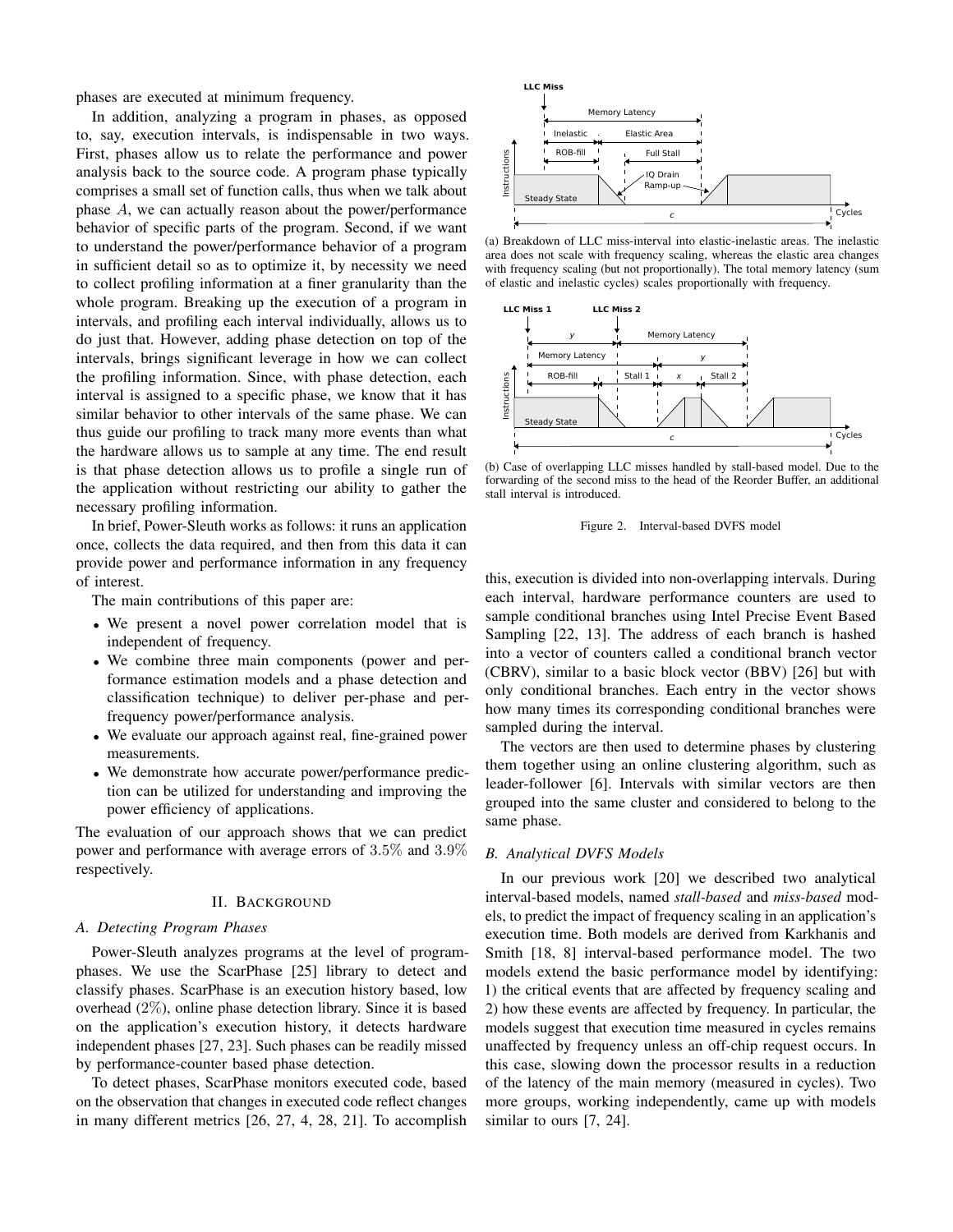Table I PERFORMANCE COUNTERS

| <b>Phase Detection</b>          |                   |         |
|---------------------------------|-------------------|---------|
| <b>FVENT NAME</b>               | <b>EVENT CODE</b> |         |
| INST RETIRED.ANY                | FIXED CTR         |         |
| <b>BR INST RETIRED</b>          | 0x01C4            |         |
| <b>Power Estimation</b>         |                   |         |
| <b>EVENT NAME</b>               | <b>EVENT CODE</b> | PARAM   |
| UOPS EXECUTED.PORT 234 CORE     | 0x80B1            | 0.75    |
| L2 RQSTS.MISS                   | 0xAA24            | $-4.51$ |
| L2 RQSTS.REFERENCES.ANY         | 0xFF24            | 3.08    |
| RESOURCE STALLS.ANY             | 0x01A2            | $-1.38$ |
| FP COMP OPS EXE.SSE FP          | 0X0410            | 0.94    |
| BR MISP EXEC.ANY                | 0x7F89            | 0.35    |
| POWER MODEL CONSTANT            |                   | 2.11    |
| <b>Performance Estimation</b>   |                   |         |
| <b>EVENT NAME</b>               | <b>EVENT CODE</b> |         |
| CPU CLK UNHALTED                | FIXED CTR         |         |
| UOPS EXECUTED.CORE STALL CYCLES | 0x3FB1            |         |
| LLC MISSES                      | 0x412E            |         |

Stall-based model. The basic interval-based performance model breaks execution of program into intervals. During the *steady state intervals*, the processor executes instructions at a constant rate, limited by the processor's width and the program's Instruction Level Parallelism. Steady state intervals are punctuated by *miss events* (e.g., cache misses, branch mispredictions), which introduce stall cycles. Figure 2a shows how the basic interval-based performance model represents a miss-interval due to a Last Level Cache miss. When an LLC miss occurs, the processor continues to issue instructions for a few cycles until the *Reorder Buffer* (ROB) fills up. The processor then keeps executing instructions until the *Instruction Queue* (IQ) drains out of instructions independent to the pending miss. When the miss is serviced, new instructions enter the instruction window and the issue rate ramps up until it reaches the steady state. Off-chip requests are crucial events for core frequency scaling, thus it is important to understand how memory latency changes with frequency. Since  $mem\_lat\_in\_core\_cycles = mem\_lat\_in\_nsec \times$ core\_freq and memory latency measured in nsec is not affected by core frequency scaling, memory latency measured in cycles scales proportionally with frequency. The stall-based model assumes that stall cycles due to off-chip requests scale proportionally with frequency. This is of course an approximation, since it disregards the ROB-fill area:

$$
stall\_cycles = mem\_lat - ROB\_fill
$$
  

$$
\approx mem\_lat
$$
 (1)

Figure 2b shows the case of overlapping LLC misses. In addition to the first stall interval, a second stall interval appears due to the forwarding of the second miss to the head of the ROB. In this case, the stall-based model can still be applied, since total stall cycles are approximately equal to memory latency:

$$
stall1 + stall2 = y + mem_lat - ROB_fill - x
$$
  

$$
\approx mem_lat
$$
 (2)



Figure 3. Multiplexing/Interpolation methodology for event 1. (a) shows the case that an event is sampled in an interval. (b) shows how an event is approximated when it is not sampled in the same interval, but in intervals of the same instance of the phase. In (c), the event is not monitored in the current instance, so it is approximated using information from past and future instances. Finally, in (d) the event is never monitored for this phase and is approximated using information of the whole program execution. Note that for cases b, c and d, for the intervals that event 1 is actually sampled, the same approach as in case (a) is used.

In any case, stall cycles are approximately equal to memory latency, thus the total number of stall cycles (for a given part of the program) will scale proportionally to frequency. On the other hand, non-stall cycles remain intact when frequency is scaled. If  $c$  is the total execution cycles for a given amount of instructions and  $st$  is the total stall cycles under frequency  $f_0$ , then for frequency  $f_1$  (with a scaling factor  $k = f_0/f_1$ ) stall cycles, execution cycles and execution time can be approximated as

$$
st_{new} = \frac{st}{k}
$$
  
\n
$$
c_{new} = c - st + \frac{st}{k}
$$
  
\n
$$
t_{new} = \frac{c_{new}}{f_1} = \frac{c_{new} \times k}{f_0} = \frac{(c - st) \times k + st}{f_0}
$$
\n(3)

Miss-based model. The miss-based model on the other hand improves prediction accuracy by taking into account the existence of  $ROB - fill$  area. As shown in Figure 2a, the whole miss interval equals memory latency, and thus it is the whole miss interval that scales *proportionally* with frequency. In the case of overlapping misses (Figure 2b), if  $LLC$   $Miss$   $2$ occurs y cycles after  $LLC$  M iss 1, it will also be serviced y cycles after  $LLC$  M iss 1, regardless the frequency, since  $y$ belongs to the inelastic area of the first miss interval. Thus, the stalls generated by  $LLC$   $Miss$   $2$  do not scale with frequency, meaning that *only the miss interval of the first miss in a cluster of overlapping misses scales with frequency*. By counting the number of these misses, our model predicts execution time over different frequencies with great accuracy (1% error on average). More details about the miss-based model can be found in [20].

## III. POWER-SLEUTH OVERVIEW

Power-Sleuth is a power/performance estimation tool. To use Power-Sleuth, the user needs to run an application only once. During this run, the tool collects all the data required,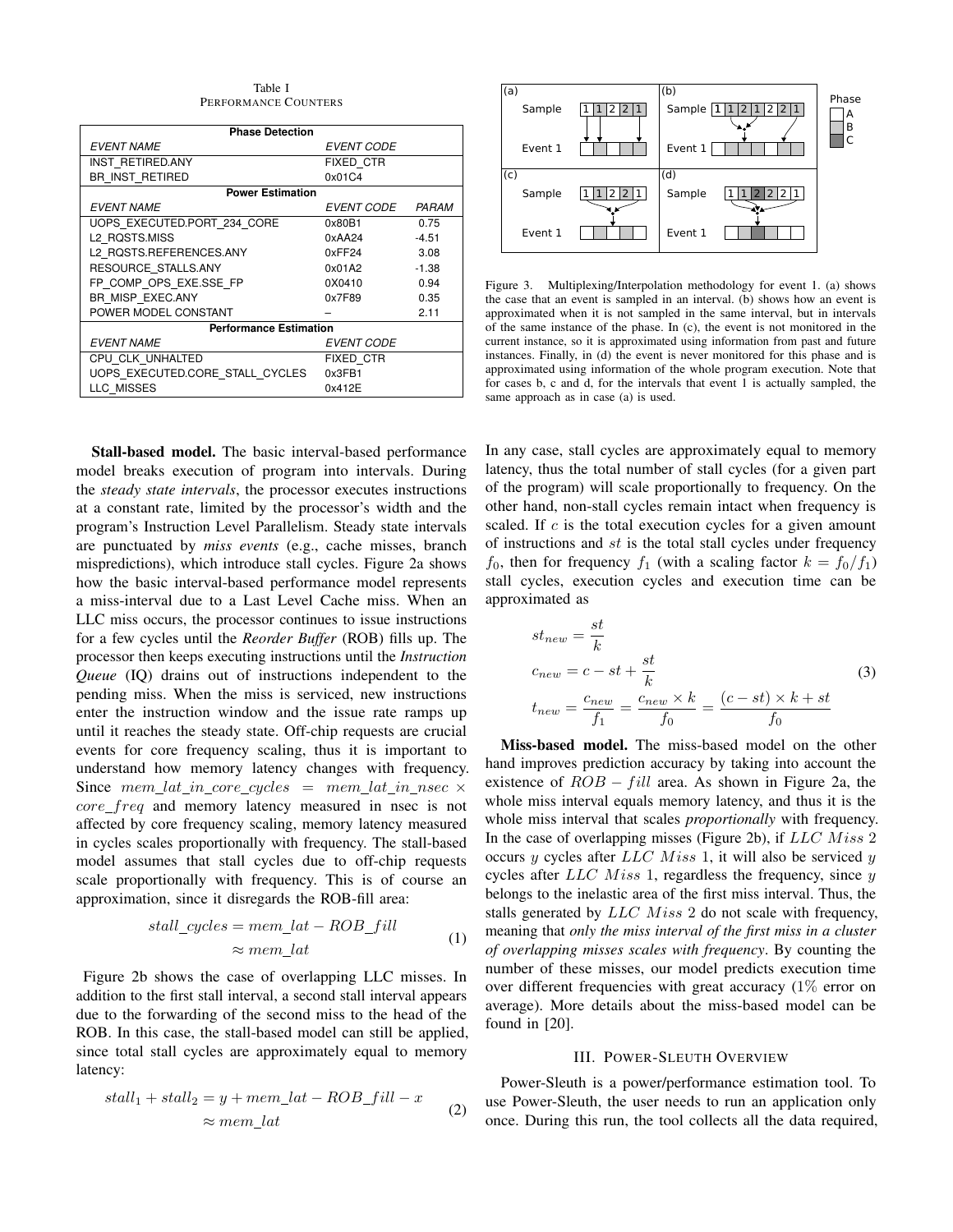and then it estimates the energy consumption of each program phase. Moreover, without any additional runs of the application, Power-Sleuth is able to predict how power and performance of each phase will be affected if it is executed under any other frequency.

Power-Sleuth combines three basic components: an analytical DVFS performance model, an effective capacitance correlation model and a phase detection technique. Execution of the program is divided into intervals of 100M committed instructions each. Using ScarPhase, each interval is characterized by a phase ID. Performance and power models rely on information gathered by hardware performance counters: with our current setup, 11 different performance counter events have to be monitored per interval. Execution cycles and instructions retired can be monitored using two of the fixed counters, but the remaining 9 events have to be monitored using programmable performance counters. However, only 4 counters are available in our processor. One way of gathering all the required information is running the application multiple times and monitoring different events in every run. This would imply performing 3 complete runs of the same application before applying the power/performance models to give a picture of the application's behavior. Power-Sleuth manages to collect all the required information from a **single** run of the application by using a phase-guided multiplexing/interpolation technique.

In the remainder of the paper we use the following terminology. We refer to a window of 100M retired instructions as an *interval*. Each interval belongs to a *phase* and is assigned a *phase ID* by the phase detection component of Power-Sleuth. Finally, we refer to consecutive intervals of the same phase as an *instance* of this phase.

## *A. Phase-Guided Counter Multiplexing*

Since we need to concurrently monitor more events than the hardware supports, we have to multiplex multiple events in the available set of counters. Employing a simple time-based multiplexing methodology requires the program to have rather uniform behavior, otherwise approximating events that are not monitored with previous values of these events results in high errors. Instead of a simple time-based approach, we use a *phase-guided* time-based multiplexing methodology, shown in Figure 3. In this example we assume that there is only one available counter and two different events to measure, named *event 1* and *event 2*. The same approach can be extended for different number of events to monitor. The performance counter is programmed to measure events in a per-phase, round-robin fashion. This means that Power-Sleuth remembers the type of event monitored in the last interval of each phase and programs the performance counter to measure the next event when an interval with the same phase ID is about to execute again. Since the counter has to be programmed at runtime, Power-Sleuth needs to predict the phase ID of the next interval. We use the same prediction method as in [25]. Figures 3a-d show how events 1 and 2 are sampled for different patterns of phases A,  $B$  and  $C$ .

#### *B. Phase-Guided Interpolation*

As a consequence of multiplexing counters, not all of the events are sampled in every interval. To solve this issue we develop a phase-aware interpolation method. There is a total of 4 different cases for an event during an interval. The event is:

- 1) monitored in this interval,
- 2) not monitored in this interval but monitored in other intervals of the current instance of the phase,
- 3) not monitored in the current instance of the phase, but monitored in other (future or past) instances of the same phase,
- 4) never monitored for this phase.

Figures 3a-d show the priority for approximating event 1 in various intervals, with (a) being the highest priority and (d) the lowest. Of course, the same idea applies for approximating event 2. Figure 3a shows case 1, when event 1 was actually sampled in some interval. Then the value sampled is used for this interval. In Figure 3b consecutive intervals of phase  $B$  are executed, and thus sampling is interleaved between events 1 and 2. For the intervals that event 2 was sampled, event 1 is approximated as the average of the values of event 1 sampled in the current instance of this phase. Figure 3c depicts an example of case 3: there is an instance of phase  $A$  that event 1 is never sampled (third interval of this example). In this case, the average of the values of event 1 sampled in all past and future intervals of the same phase are used as an approximation. Finally, as shown in Figure 3d, there is an extreme case that event 1 is never sampled for some phase (phase  $C$  in the example). In this case, the average of values of event 1 sampled in the whole execution of the program, regardless the phase, is used to approximate event 1.

The approach described above lets us have one value for each event of interest (either sampled or approximated) in every interval. This information is then fed to our models to predict power and execution time of each interval not only for the frequency the application was profiled in, but for any frequency the user wants, even if this frequency is not included in the processor's possible V-f configurations. Intervals of the same instance of a phase are grouped together to get a more smooth view of the average behavior per instance of the phases, and finally different instances of the phases are accumulated to get a per-phase performance/energy breakdown for the whole program. Note however that since we use a multiplexing and interpolating method, Power-Sleuth can still provide per interval information.

# *C. Experimental Setup*

We run our experiments in an Intel Core i7 920 machine (Nehalem micro-architecture). The processor is a quad-core machine with 9 frequency steps (2.66GHz to 1.6GHz), 4 programmable performance counters and 3 more counters monitoring fixed events. We run benchmarks from SPEC2006 suite in a 2.6.38-12 Linux kernel. Power gating (turning off idle cores to save leakage power) is deactivated so that we can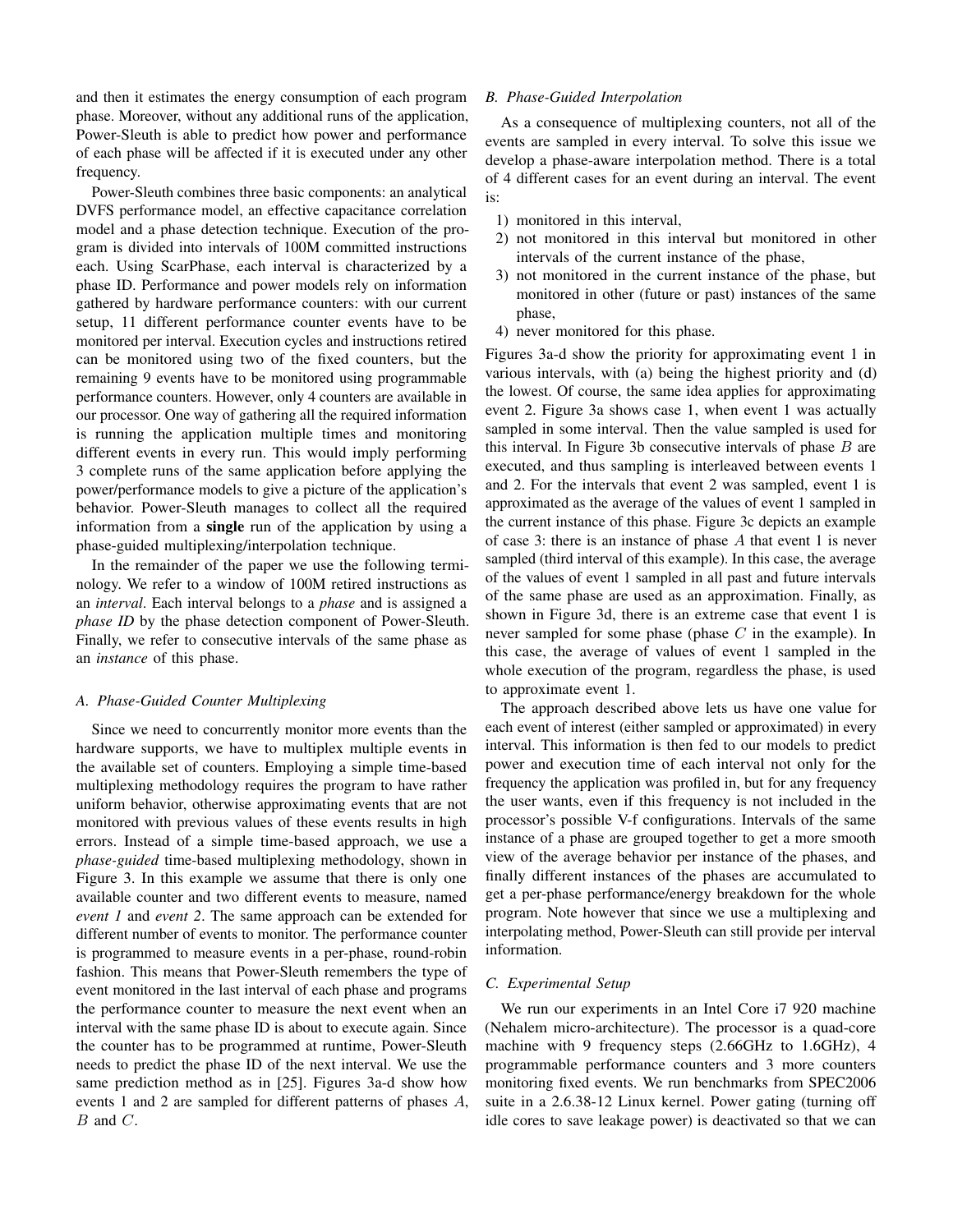

Figure 4. Relative error in predicting execution time. The figure shows (from left to right) prediction: a) using data collected in maximum frequency and predicting for minimum frequency assuming execution time scales linearly with frequency, b) from maximum to minimum frequency using the stall-based model, c) from median to minimum frequency using the stall-based model and d) from minimum to maximum frequency using the stall-based model.



Figure 5. nsec per instruction for the first half of gcc/166. The second half is identical and thus omitted. The top of the figure shows the phases detected.  $f_{max}$  and  $f_{min}$  show the execution times for maximum and minimum frequency and  $f_{max} \longrightarrow f_{min}$  is the predicted execution time for minimum frequency when profiling is performed in maximum frequency.

measure idle power in all frequencies. We collect real power samples using current sensors and a 16-channel A/D device. These samples are used as reference for our power estimation.

# IV. PERFORMANCE ESTIMATION

In [29] we employed the models described in Section II-B to develop frequency scaling governors. These governors adapt to program behavior and pick the frequency that minimizes various energy efficiency metrics, such as *Energy Delay Product* (EDP) with/without performance constraints. In this work we



Figure 6. nsec per instruction for astar/lakes. The top of the figure shows the phases detected.  $f_{max}$  and  $f_{min}$  show the execution times for maximum and minimum frequency and  $f_{max} \longrightarrow f_{min}$  is the predicted execution time for minimum frequency when profiling is performed in maximum frequency.

use the same models, but from a different perspective: the goal now is to provide a per-phase estimation of how execution time is affected by frequency scaling. Moreover, performance prediction is crucial for our novel, cross-frequency power estimation method described in Section V.

After running an application once and collecting appropriate statistics, performance of each interval/phase can be estimated using the models described in Section II-B. The miss-based model, though more accurate, cannot be applied in our processor since there is no performance-counter event monitoring the number of clusters of misses. Neither the stall-based model can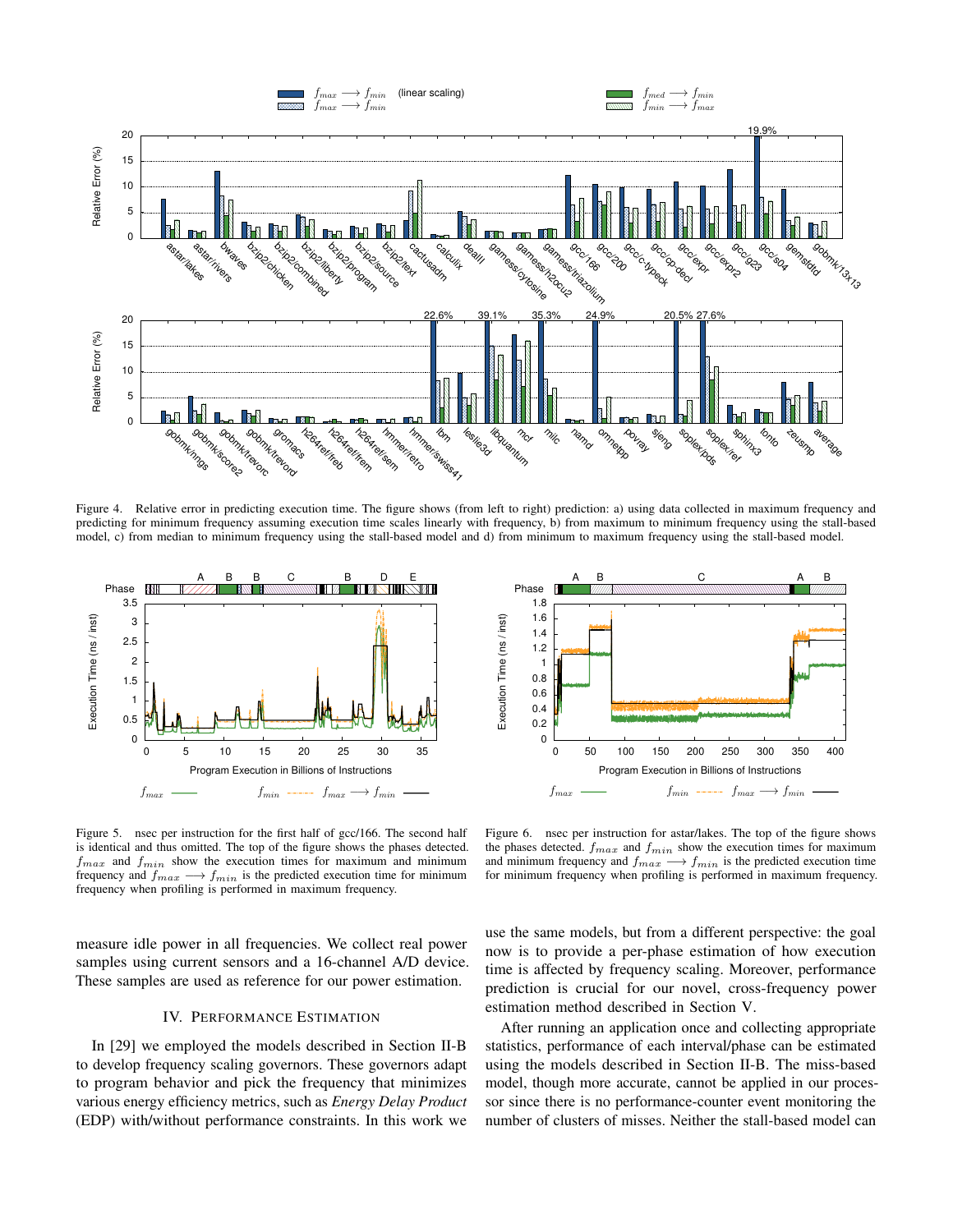be applied as it is; there is no counter for measuring stalls due to off-chip requests. These stalls, however, can be approximated by the minimum between all the pipeline execution stalls and the worst case stalls due to off-chip misses. The latter ones are simply the number of last level cache misses multiplied by the memory latency. More details about applying the stall-based model in a Nehalem processor can be found in [29].

Figure 4 illustrates the error of our prediction. The error shown per benchmark is not just the error in predicting the whole execution time. Consecutive intervals of the same phase are grouped together and the execution time of this instance of the phase is predicted. The prediction is compared to the actual execution time of the instance and the relative error is calculated. The figure shows the average of all of these errors along the execution of the program, weighted with the number of intervals of each phase. This way possible over/underestimations of different phases do not cancel each other and the error presented corresponds to the accuracy of predicting execution times of separate phases across different frequencies.

The leftmost bar shows the accuracy of a simple linear scaling model which assumes that execution time scales proportionally with frequency. Though this estimation is accurate for CPU bound programs (such as calculix and h264ref), the error is huge for the memory bound applications, reaching up to 39.1% for libquantum. This proves the necessity of using a model that takes into account the asynchronous nature of offchip accesses. The next bar shows the prediction error when a profile run is performed in maximum frequency (2.66GHz) and execution time is predicted for minimum frequency (1.6GHz). As shown in the figure, most of the benchmarks suffer low prediction errors, within 5%, whereas the worst case prediction is 15.1% (libquantum). Bare in mind that libquantum is the most memory bound application, so disregarding the ROB-fill area results in higher prediction error. The average error over all benchmarks is about 3.9%. The next bar shows how prediction accuracy can be improved by performing the profiling run in the median frequency between max and min (2.13GHz). Profiling time is now longer, but the closer the profiling frequency is to the target frequency, the better the prediction accuracy, thus worst case and average errors are reduced down to 8.4% and 2.4% respectively. Finally, the rightmost bar shows that prediction accuracy is not affected when Power-Sleuth collects profiling data in low frequency and predicts performance for a high frequency, since average error is 4.2%.

Power-Sleuth predicts execution time individually for each interval/phase. The metric we use is nsec per instruction: we divide execution time of each interval with the instructions executed in that interval (100M). Figures 5, 6 show the execution of the phases of gcc/166 and astar/lakes respectively. We run Power-Sleuth in maximum frequency and we measure execution time  $(f_{max})$ . At the same time, we predict execution time for minimum frequency ( $f_{max} \longrightarrow f_{min}$ ). Finally, we run Power-Sleuth once more to actually measure execution time in minimum frequency and evaluate the accuracy of our prediction. At the top of each figure, we show the phases detected by Power-Sleuth. The figures show that Power-Sleuth accurately

predicts the increase in execution time due to frequency scaling. The relative increase of execution time between maximum and minimum frequency is a metric of how memory bound an application is. The closer the ratio to 1, the more memory bound the phase is. For the predicted execution time, we average intervals of the same instance of a phase together, to get a more smooth view of the phase behavior. Thus, we can see the average performance of phase  $D$  in gcc, filtering out the peaks that appear in some intervals. However, since we perform per interval prediction, the user can skip this step.

# V. POWER ESTIMATION

We model total power consumption as the sum of dynamic power consumption (dissipated by the switching activity of transistors) and static power (dissipated by leakage currents)[19]:

$$
P = P_{static} + a f C V^2 = P_{static} + f C_{eff} V^2
$$
 (4)

where  $P_{static}$  is the static power,  $f$  is the operating frequency, V is the supply voltage, C is the processor capacitance,  $a$  is the activity factor and  $C_{eff} = a \times C$  is the *effective capacitance*.

Several researchers have correlated power with performance counter events [3, 10, 14, 17]. Their work is limited by voltage and frequency scaling in the sense that different models have to be formed to predict power in different frequencies. Moreover, these models, unless coupled with a performance prediction model, are not able to predict power when target frequency is not the same as the profiling frequency. Modern processors' power measuring capabilities [12] suffer from similar limitations: power monitoring can only provide power for current V-f configuration and for the whole package. Thus, it is impossible to estimate power per core in multiprocess workloads, as well as for different frequencies. To address these limitations, we develop a model that correlates core's effective capacitance with performance counters. As explained later in this section, the model is frequency independent and thus fulfills the requirements of Power-Sleuth.

# *A. Methodology*

What is unique in our approach is that rather than correlating power with events, we develop a model that investigates directly the source of power consumption: charging and discharging of processor node-capacitances. Component activity makes capacitors switch state, and this switching activity results in power consumption which depends on the processor frequency and voltage supply. Component activity (i.e. effective capacitance) does not depend on voltage and frequency; it is only related to architecture level details and application behavior.

We develop a correlation model for estimating effective capacitance by training the model in maximum frequency, and then using the same parameters we can estimate power in any Voltage-frequency setting with Equation (4). Thus, the problem of estimating power is reduced to estimating effective capacitance. More importantly, we do not need to collect the data fed to the model from a profiling run in the same frequency as the target frequency: we monitor performance counter events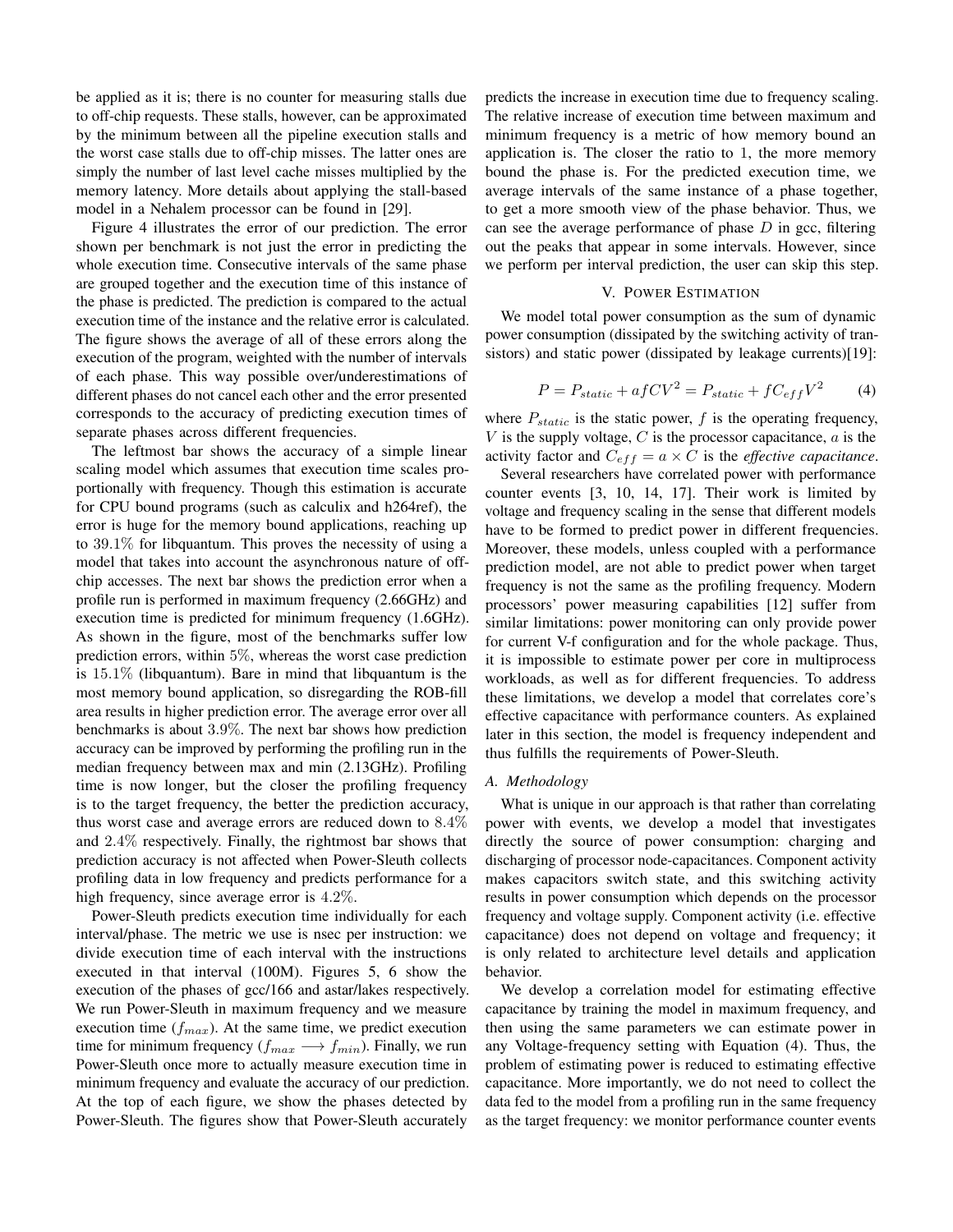

Figure 7. Relative error in predicting power consumption. We run the application in maximum frequency and predict power for maximum (left bar) and minimum (right bar) frequency.





Figure 8. Power consumption (measured and predicted) for the first half of gcc/166 at maximum (upper part) and minimum (bottom part) frequency. The second half is identical and thus omitted. Both predictions are based on the data collected from a profiling run in maximum frequency.

Figure 9. Power consumption (measured and predicted) for astar/lakes at maximum (upper part) and minimum (bottom part) frequency. Both predictions are based on the data collected from a profiling run in maximum frequency.

in maximum frequency (minimizing profiling time) and then we estimate event rates by using the analytical DVFS performance model presented in Section II-B. This is possible because most events of interest (like micro-ops executed, cache misses etc.) are not affected by frequency scaling and the event rates (on a per cycle basis) are simply the event counts divided by the prediction of execution cycles under the target frequency.

We assume that effective capacitance is a linear function of various event rates that best describe the power behavior of the processor. We tried different events in order to track the activity of different processor components: execution units, cache hierarchy, branch predictor, and utilization of various other resources, such as load buffers and reservation station. We ended up with the events shown in Table I, which is a good compromise between good accuracy and low number of events monitored. One of the events with high correlation is

the RESOURCE STALLS.ANY event, which is a cycle count event and thus can be affected by frequency scaling: if resource stalls overlap with memory stalls they scale with frequency, otherwise they do not. Since it is impossible to monitor a union of the two events (cycles that are both resource and execution stalls), we use the heuristic that if resource stalls are more than execution stalls, a part of them overlaps with execution stalls and thus scales with frequency in the same way as execution stalls. This approximation, though based on a -educated- guess, provides good results: it improves the error compared to the case that no special care is taken for the scaling of resource stalls. To predict effective capacitance, we use the following equation:

$$
C_{pred} = \sum_{k=0}^{5} \frac{param_k \times event_k}{cycles} + param_6 \tag{5}
$$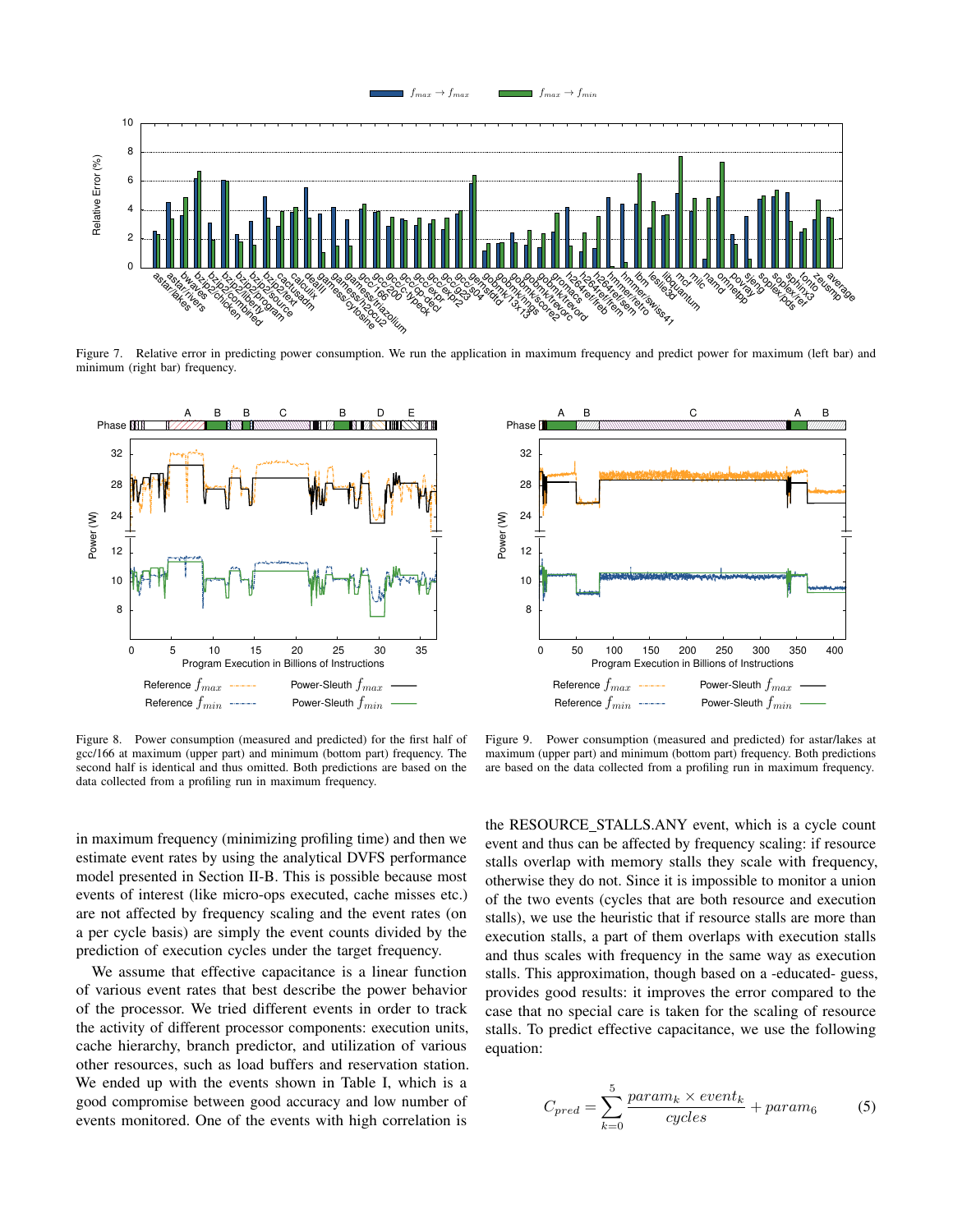where  $event_k, k = 0, ..., 5$  are shown in Table I. To train our model for the specific hardware, we use real power measurements. We run a set of benchmarks in maximum frequency, measure processor total power consumption, subtract static power (measured for all frequencies when the processor is idle) and finally divide with  $f \times V^2$ . This way we compute the average effective capacitance  $C_i$  for benchmark i. We train our model by minimizing  $\sum_{i \in species}$  $(C_i - C_{pred_i})^2$ , or

$$
\sum_{i \in specs} \left( C_i - \sum_{k=0}^{5} \frac{param_k \times event_{k,i}}{cycles_i} - param_6 \right)^2 \tag{6}
$$

After obtaining the parameter values  $param_k, k = 0, 1, ..., 6$ that minimize expression (6) (shown in Table I), we can use them for effective capacitance estimation of any application.

### *B. Evaluation*

We run all the applications in maximum frequency and let Power-Sleuth collect the profiling data. Similarly to performance estimation, we estimate power consumption for each interval separately and then we average intervals of the same instance of the phase. Unlike performance prediction, we have to predict power consumption even for the profiling frequency, since no real power measurements are used by the end tool. The left bar in Figure 7 shows the error when profiling frequency is maximum and we predict for the same frequency. The worst case error is about  $6\%$ , while the average error is below  $4\%$ . The right bar of the same figure shows the error when from the same data (collected in the profiling run under maximum frequency) we predict power consumption under minimum frequency. Remember that to do so, we first need to use the performance model to get the event rates under minimum frequency, and then we can use the power correlation model to estimate power. The figure shows that we can accurately predict power even when we profile the application under a frequency different than the target frequency.

Finally, Figures 8 and 9 show power predicted over time for gcc/166 and astar/lakes in maximum and minimum frequency. Each application was profiled in maximum frequency, and the data was used to predict for both frequencies. The figures show that Power-Sleuth successfully tracks power variation over time, with a worst case prediction of about 10% (phase D for gcc/166 in minimum frequency).

#### *C. Power Measurement Infrastructure*

In Sections V-A, V-B we used real power measurements to train our model and to evaluate our method. To achieve the high level of accuracy and resolution we need for Power-Sleuth, we created the infrastructure depicted in Figure 10. We use current sensors [5] to measure the current through each voltage rail supplying the motherboard: the main ATX connector 3.3V, 5V and 12V, as well as the separate 12V rail supplying the processor. Though only the latter one is needed for this work, our future work includes extending Power-Sleuth for estimating uncore (L3 cache and memory controller in Intel architectures) and memory power, thus our measuring setup tracks them as



Figure 10. Our power measurement setup. A PCB board with an array of current sensors is inserted between the power supply and the motherboard of the target system. The outputs of the sensors are tracked by an ADC, which sends the results through a USB connection to a separate logging PC.



Figure 11. Per-phase execution time and energy for gcc/166. The 6 most important phases are shown. The figure shows that ranking of phases is different for execution time and energy, and also depends on frequency.

well. The current sensors are 3-pin components. Pins 1 and 2 are connected across a sense resistor  $R_s$ . The current flows through the resistor and, depending on this current, an output voltage is produced in pin 3. To measure currents for the whole system, we design a PCB which is installed between the power supply and the motherboard, with a current sensor inserted between the two ends of the cables of interest. The outputs of the sensors are connected to a 16-channel Analog-to-Digital data acquisition device capable of sampling 200K samples per second. We use a sampling rate of 1KHz per channel, which is enough for measuring power at a phase granularity and evaluating the accuracy of phase-power prediction.

#### VI. USING POWER-SLEUTH

Having evaluated the accuracy of Power-Sleuth in the previous sections, in this section we demonstrate how a user can employ the tool to characterize and possibly improve the energy efficiency of an application.

# *A. Phase-Energy Characterization*

Power-Sleuth can give the user a breakdown of execution time and energy of program phases, for any possible frequency. Figure 11 shows the 6 most important phases of gcc/166. As the figure shows, ordering the phases by execution time depends on frequency: phase  $A$  is the longest running in maximum frequency, but in minimum frequency it is phase  $C$  that runs for the longest time. By comparing execution times of the phases for maximum and minimum frequency, it is obvious that phase A is memory bound (execution time is not affected much by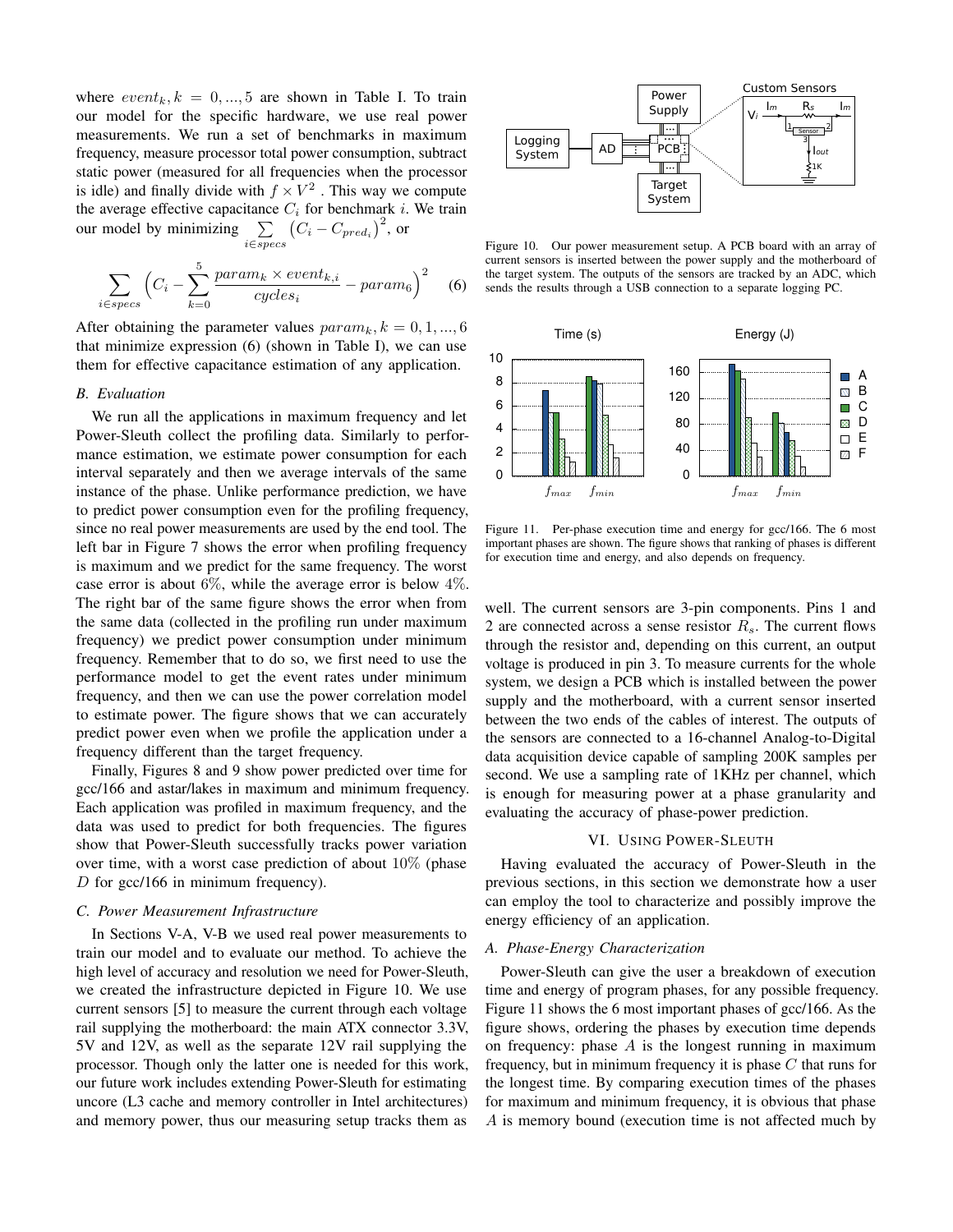

Figure 12. Power over time predicted by Power-Sleuth for astar/lakes. The two curves show power for maximum frequency, as well as power when a DVFS schedule that aims to minimize EDP within 10% of performance penalty is applied. The schedule was calculated by Power-Sleuth, and the prediction for this schedule is performed without an extra run of the application.

frequency scaling), whereas phase  $C$  is CPU bound (scaling frequency down results in significant performance overhead). Using this information, the user can select to run phase A in low frequency, by injecting a DVFS command in the source code, at the beginning of phase A. The energy consumed in this case will be reduced from 170J to 70J, as shown in the right part of Figure 11. Alternatively, since memory is the bottleneck in phase A, one can try to optimize the memory behavior of this phase using appropriate tools [1]. By doing so, power will increase (since the processor will execute instructions at a higher rate), but execution time will decrease, so energy could either increase or decrease: in this case, the user can evaluate both versions of the program using Power-Sleuth and pick the most efficient code.

Phases  $B$  and  $C$ , on the other hand, are significantly affected by frequency scaling and thus are CPU-bound phases. Frequency scaling should be avoided in such phases to keep performance at a high level. High energy consumption in these phases comes from high processor utilization, and thus this piece of code is already efficient enough. However, the user can still apply various optimizations, such as improving hit rate in the lower levels of the cache hierarchy or reordering instructions to increase Instruction Level Parallelism, and see how these optimizations impact energy.

### *B. Optimal DVFS Schedule*

After the profiling run, Power-Sleuth has all the required data to predict performance and energy under any frequency. It is thus capable of providing an optimal DVFS configuration for each phase, according to user specifications. The metric of interest for optimization can be any metric involving performance or power, such as minimum EDP (Energy Delay Product) or ED<sup>2</sup>P, or even metrics under constraints (e.g., limited performance penalty, etc.). Figure 12 shows astar/lakes power consumption over time predicted by Power-Sleuth for maximum frequency, as well as for the recommended DVFS schedule. In this example, minimizing EDP within a performance overhead of 10% for each phase is our optimization criterion. The schedule then can be applied in practice with DVFS commands at the beginning of each phase.

#### VII. RELATED WORK

In this section we discuss work related to power profiling and estimation.

Power measurement. Ge et al. [9] developed a tool, called PowerPack, to profile power dissipation of a computer system (processor, memory, disks etc.). The authors use extra hardware to measure power consumption, and they modify the target application by inserting library calls to communicate with the profiler so as to monitor specific code regions. Instead, we only use real power measurements once, to get the characteristics of the processor, and then we estimate power of applications at a program-phase granularity (10s of msec). Moreover, we do not modify the target application, since mapping of power estimation with code is achieved using the phase-detection component.

Power estimation. Joseph and Martonosi [17] correlate power with hardware performance counters to estimate power consumption. They evaluate their method in both a simulator and a real processor. The authors use circuit-level power information and approximate component activities using heuristics (when this information is not readily available from the performance counters) to get a per-component breakdown of power consumption. Conrteras and Martonosi [3] use a total of 7 performance counter events to estimate core and main memory power consumption in Intel XScale processor. The power model formed can be parameterized in the sense that different regression parameters are used for the different processor Voltage-frequency configurations. More recently, Goel et al. [10] followed a similar approach to get power estimation for multithreaded and multiprocess workloads and employ it for implementing a power-capping scheduler.

Unlike the above mentioned approaches, we correlate *effective capacitance* (the processor's capacitance coupled with node activity factors) [29] with processor performance counters events and then estimate power using Equation (4). This approach allows us to have a unified model across all different  $V-f$  combinations.

Phase detection. Isci and Martonosi [16] compared controlflow-based (e.g., ScarPhase [25], SimPoint [27]) phase detection with power-event-counter-based [14, 15] phase detection. They used 15 power related performance counters to monitor the execution and to detect phases. They found that eventcounter-based phase detection produced slightly more accurate results (i.e., more homogeneous power behavior within phases). However, the goal of their work was to use phase detection for runtime optimizations (i.e., apply new hardware settings at phase changes). In this work, we focus on profiling, and we want to map the power profile back to the code, which control-flow-based phase detection does by default.

#### VIII. CONCLUSIONS AND FUTURE WORK

In this paper we introduced Power-Sleuth, a tool that estimates performance and power consumption of an application in different frequencies. The tool is capable of characterizing the behavior of an application in any frequency, from a set of data collected in a single frequency. To achieve this, we utilize an